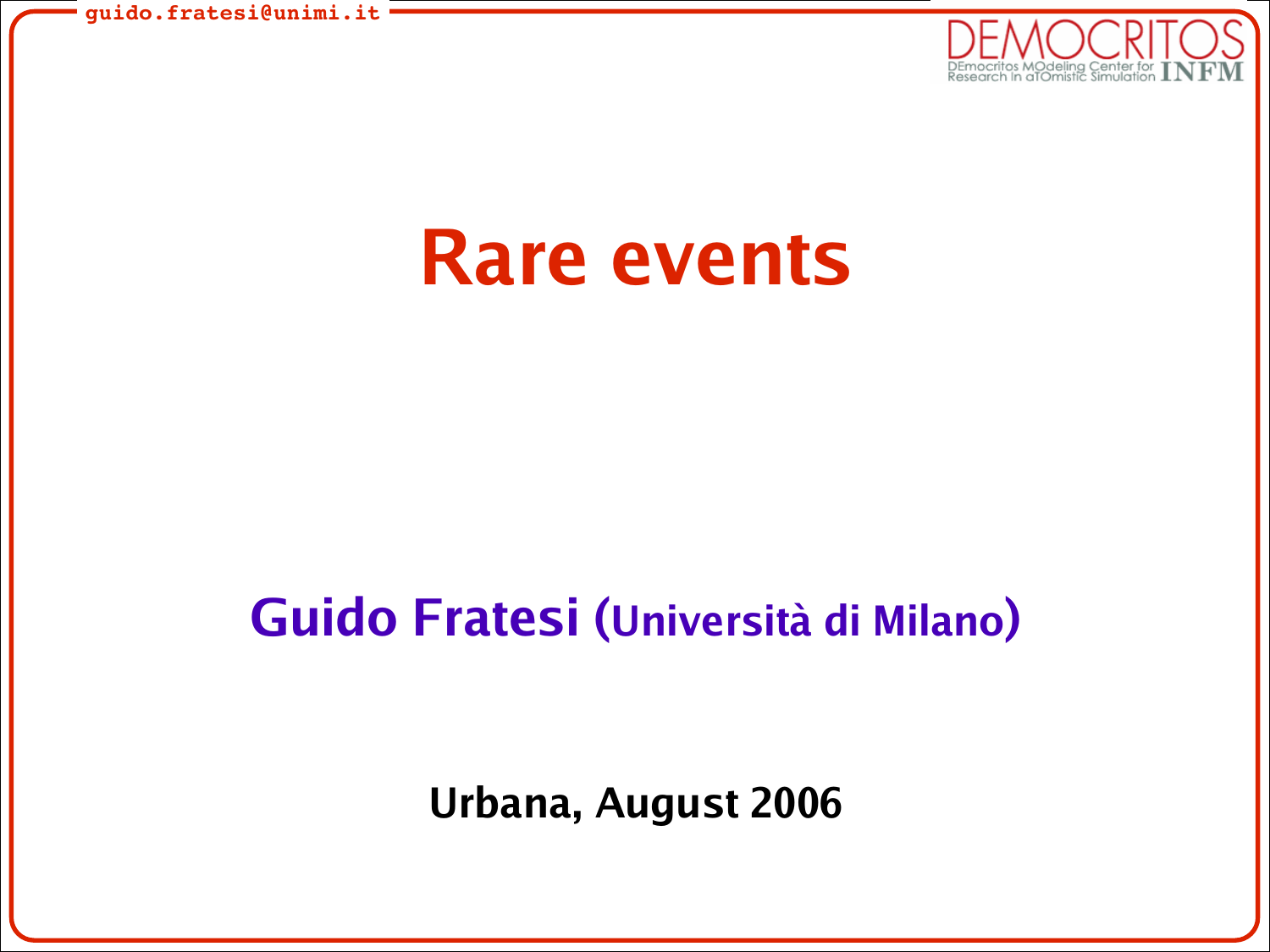# **NEB: input variables**



**To perform a NEB calculation, in additional to variables for a SCF run, specify: (details in the file Doc/INPUT\_PW)**

```
&CONTROL
 calculation = "neb" <= mandatory
 ...
 nstep <= optional (0)
 ...
/
...
...
&IONS
 num_of_images <= mandatory
 CI scheme \leq optional (no-CI)
 opt scheme \leq optional (quick-min)
 ds <= optional (1.0)
 first_last_opt <= optional (.FALSE.)
 k_max <= optional (0.1)
 k_min <= optional (0.1)
 path_thr <= optional (0.05)
 ...
/
```
**And ...**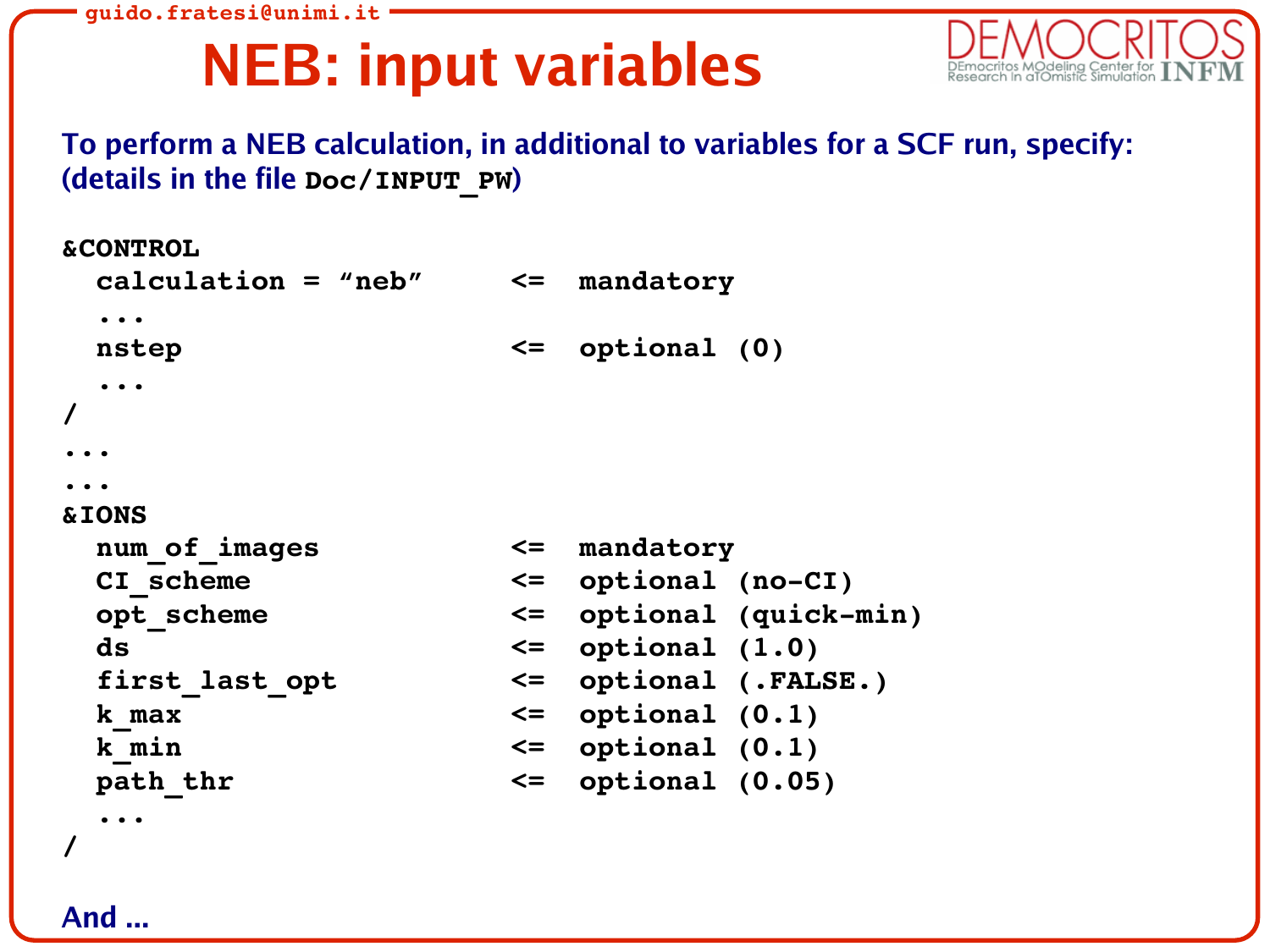# **NEB: input variables**



**To perform a NEB calculation, in additional to variables for a SCF run, specify: (details in the file Doc/INPUT\_PW)**

| first image |                  |                      |     |  |                                                                     | $\leq$ mandatory |
|-------------|------------------|----------------------|-----|--|---------------------------------------------------------------------|------------------|
|             | X <sub>0.0</sub> | 0.0                  |     |  | $0.0 \{ \text{if } pos(1) \text{ if } pos(2) \text{ if } pos(3) \}$ |                  |
|             |                  |                      |     |  | Y 0.5 0.0 0.0 { if pos(1) if pos(2) if pos(3) }                     |                  |
|             |                  | Z 0.0 0.2 0.2        |     |  | { if pos(1) if pos(2) if pos(3) }                                   |                  |
|             |                  | intermediate image 1 |     |  |                                                                     | $\leq$ optional  |
|             |                  | $X$ 0.0 0.0 0.0      |     |  |                                                                     |                  |
|             |                  | $Y$ 0.9 0.0 0.0      |     |  |                                                                     |                  |
|             |                  | Z 0.0 0.2 0.2        |     |  |                                                                     |                  |
|             |                  | intermediate image   |     |  |                                                                     | $\leq$ optional  |
|             | X <sub>0.0</sub> | 0.0                  | 0.0 |  |                                                                     |                  |
|             |                  | $Y$ 0.9 0.0 0.0      |     |  |                                                                     |                  |
|             |                  | Z 0.0 0.2 0.2        |     |  |                                                                     |                  |
| last image  |                  |                      |     |  |                                                                     | $\leq$ mandatory |
|             | X <sub>0.0</sub> | 0.0                  | 0.0 |  |                                                                     |                  |
|             | Y <sub>0.7</sub> | 0.0                  | 0.0 |  |                                                                     |                  |
|             | Z <sub>0.0</sub> | 0.5                  | 0.2 |  |                                                                     |                  |

**The nudged elastic band will connect first\_image to last\_image, passing close to intermediate\_images, if specified. Otherwise starts with a linear interpolation.**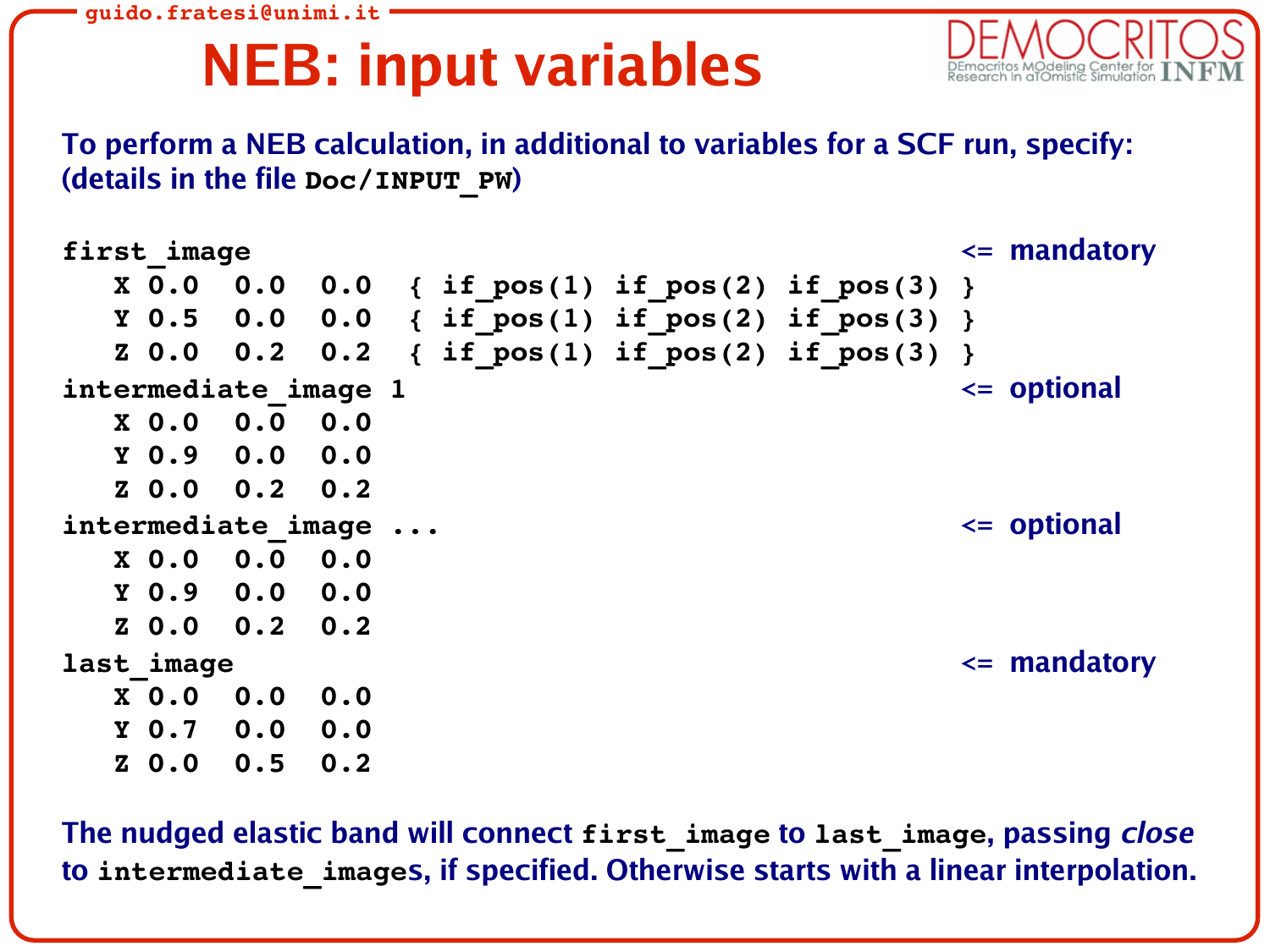# **NEB: output**



### **Files in the working directory (./):**

- ➔ **prefix.path <= file containing data required to restart a NEB calculation**
- ➔ **prefix.axsf <= file containing the path in xcrysden format**
- ➔ **prefix.xyz <= file containing the path in xyz format**
- ➔ **prefix.dat <= file containing the reaction coordinate, the energy and the error of each image**
- ➔ **prefix.int <= file containing a cubic interpolation for the energy profile**

### **Files in the temporary directory (outdir/):**

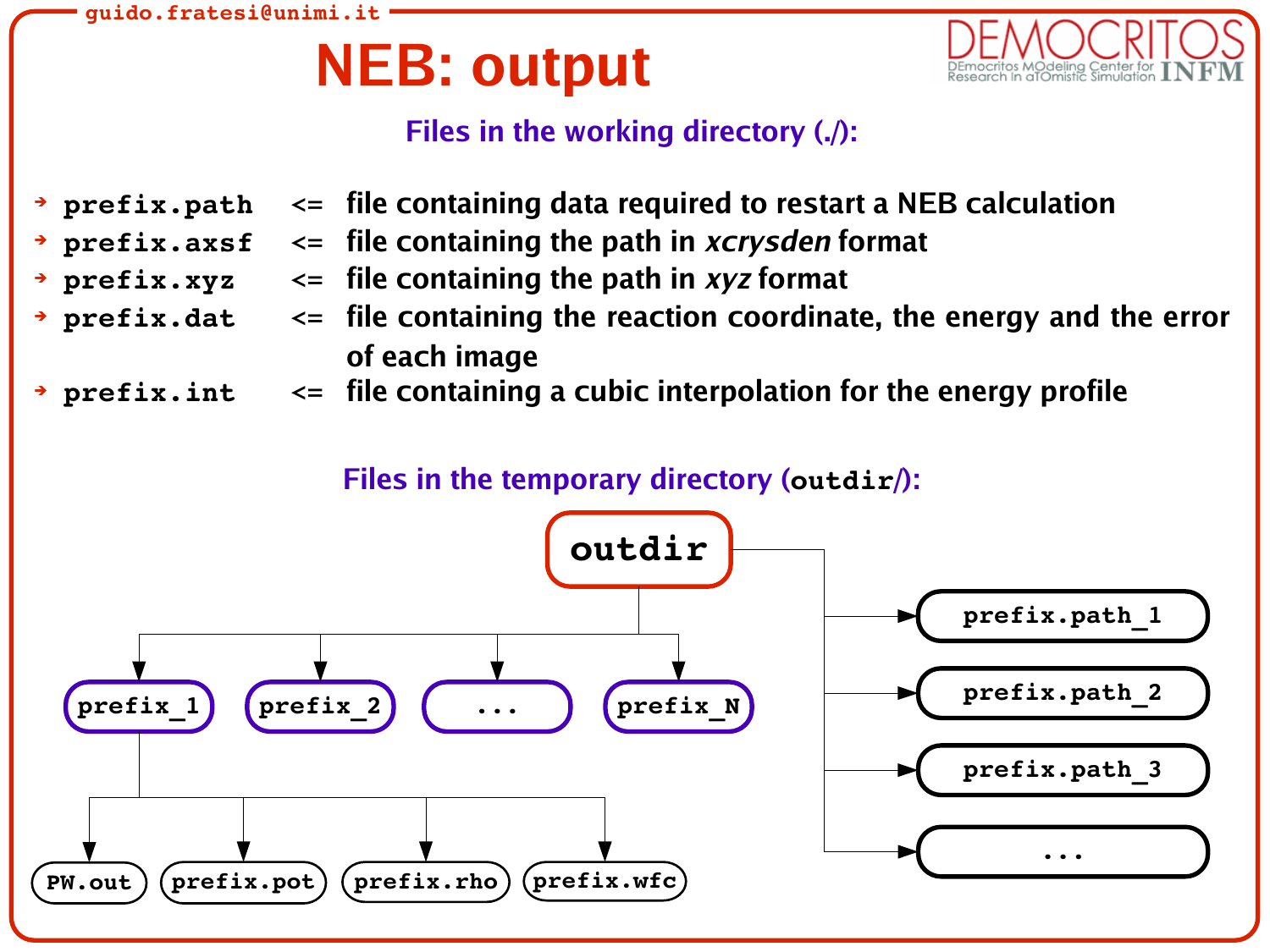## **Collinear proton transfer**



**Purpose: study the reaction H<sup>2</sup> +H to H+H<sup>2</sup> with NEB.**



**1) Take a look at the input file for SCF calculation for H<sup>2</sup> +H (H2+H.scf.in, provided).**

### **Atomic coordinates:**

ATOMIC\_POSITIONS bohr

|   | $-4.566700090$ | 0.000000000 | 0.000000000 | $1 \quad 0 \quad 0$ |  |
|---|----------------|-------------|-------------|---------------------|--|
|   | 0.000000000    | 0.000000000 | 0.000000000 | $0 \quad 0 \quad 0$ |  |
| H | 1.557766760    | 0.000000000 | 0.000000000 | 1 0 0               |  |

**Those are optimized coordinates, and will be the first\_image.**

**Coordinates for the last\_image will be:**

ATOMIC\_POSITIONS bohr

| H  | $-1.557766760$ | 0.000000000 | 0.000000000 |
|----|----------------|-------------|-------------|
| H  | 0.000000000    | 0.000000000 | 0.000000000 |
| H. | 4.566700090    | 0.000000000 | 0.000000000 |

**2) Take a look at the input file for NEB calculation with 7 images (H2+H.neb.in): diff H2+H.neb.in H2+H.scf.in less H2+H.neb.in (type q to exit)**

### **3) Run the calculation:**

**pw.x < H2+H.neb.in > H2+H.neb.out pw.x will stop immediately (nstep=0), but gives us several informations. This is good for checking before running long calculations.**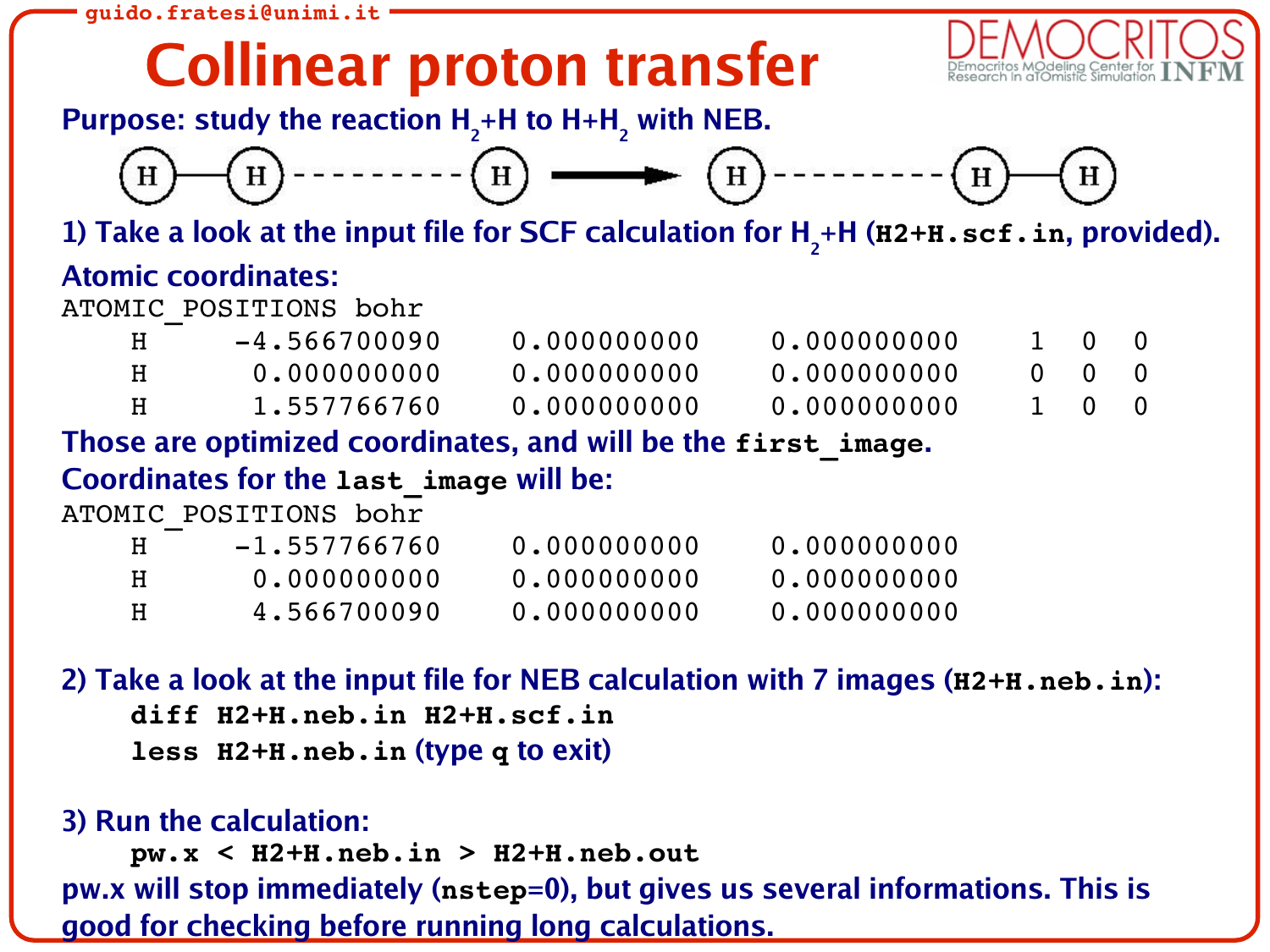# **Collinear proton transfer**



**4) Check that you are starting with a reasonable path. In the output file:**

```
initial path length = 4.2553 bohr
     initial inter-image distance = 0.7092 bohr
(should not be too large, if this is the case increase the number of images)
Look at the path, either directly (less H2+H.xyz) or with XCrySDen:
    xcrysden axsf H2+H.axsf
```

```
5) If everything is fine, increase nstep to 1 and rerun the calculation.
   pw.x < H2+H.neb.in > H2.H.neb.out
   less H2-H.neb.out
         ----------------------- iteration
   tcpu = 0.0 self-consistency for image 1[...]
    tcpu = 15.6 self-consistency for image 7
    activation energy (-) = 1.705781 eV
    activation energy (<-) = 1.705781 eV
    image energy (eV) error (eV/A) frozen
       1 -49.5020596 0.018535 T
       2 -49.0015164 2.084107 F
[...]
    path length = 4.255 bohr
    inter\text{-image distance} = 0.709 bohr
```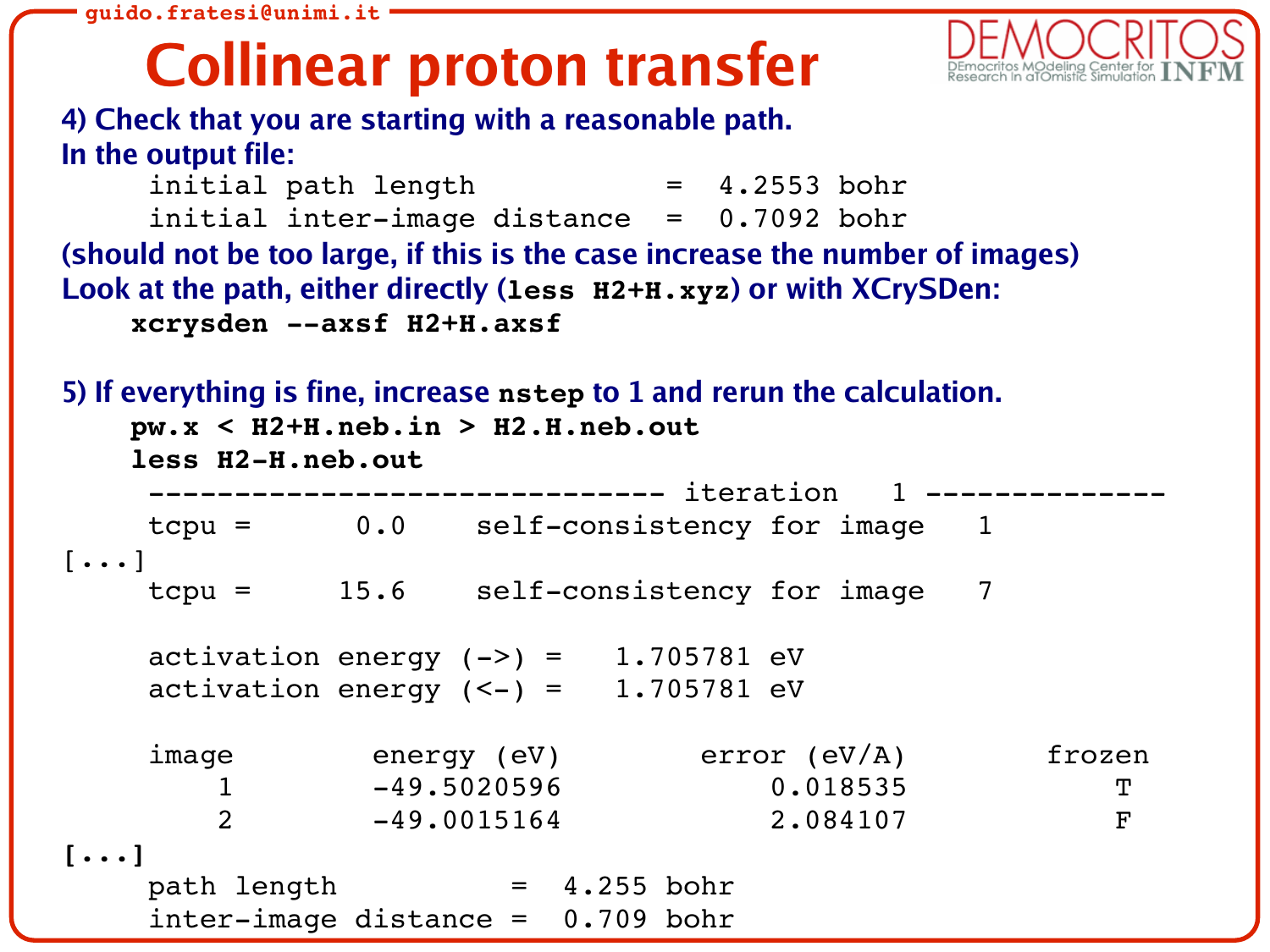# **Collinear proton transfer**



## **6) Plot the energy profile along the path, and save it for future use:**



- **> plot 'H2+H.dat' w p, 'H2+H.int' w l**
- **> quit**
- **cp H2+H.dat linear.dat cp H2+H.int linear.int**



**7) Finally, increase nstep (say, 50), and rerun the calculation: pw.x < H2+H.neb.in > H2.H.neb.out &**

```
8) Look at the activation energy:
   grep "activation energy" H2+H.neb.out
     activation energy (-) = 1.705781 eV
     activation energy (<-) = 1.705781 eV
     [...]
     activation energy (-) = 0.204270 eV
     activation energy (<-) = 0.204270 eV
```
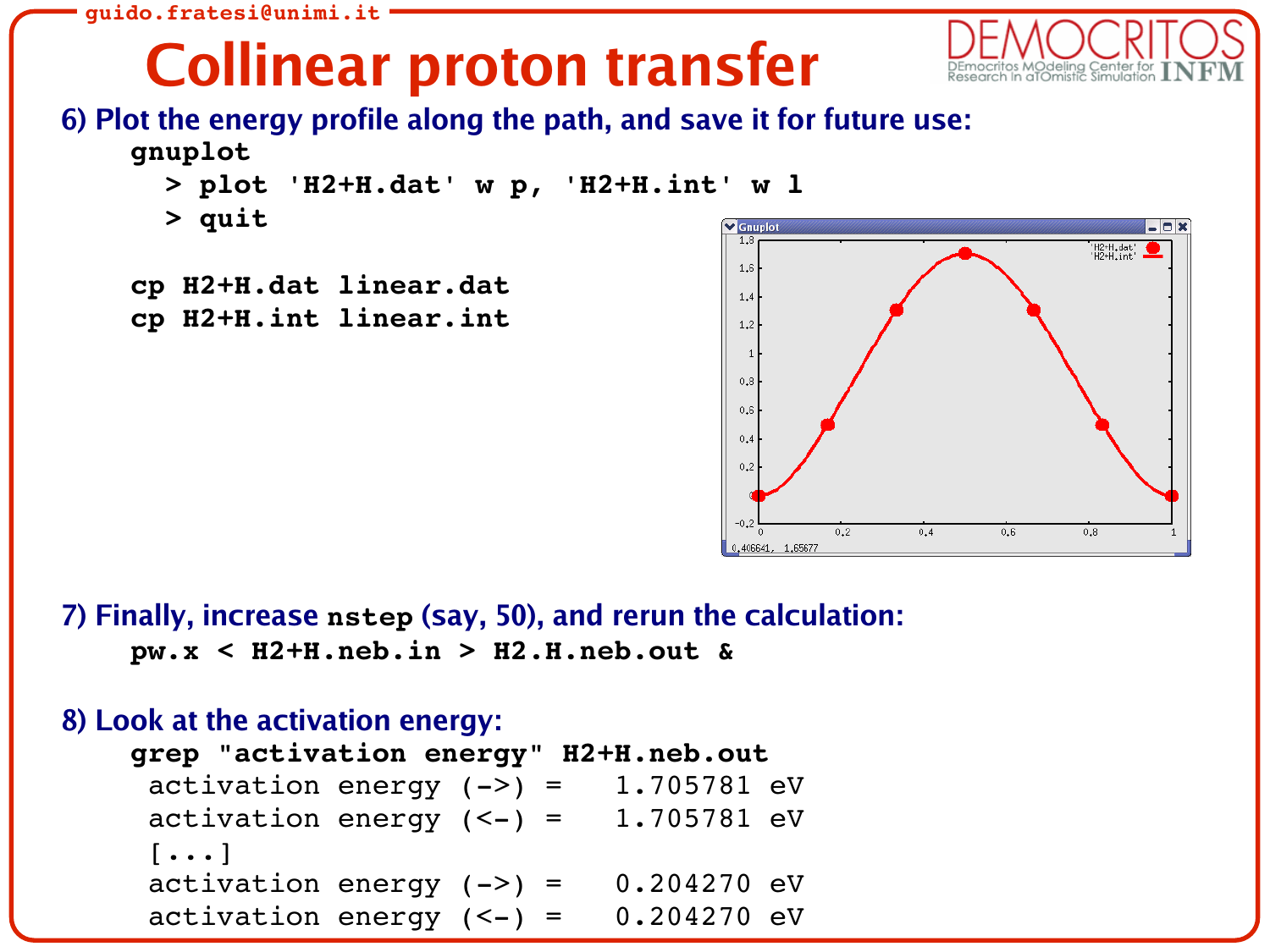## **Collinear proton transfer**



#### **9) The path length increases:**

**grep length H2+H.neb.out**

| initial path length               |                | $= 4.2553$ bohr |  |
|-----------------------------------|----------------|-----------------|--|
| path length                       | $= 4.255$ bohr |                 |  |
| path length                       | $= 4.293$ bohr |                 |  |
| $\lceil \cdot \cdot \cdot \rceil$ |                |                 |  |
| path length                       | $= 5.293$ bohr |                 |  |
| path length                       | $= 5.312$ bohr |                 |  |

**10) Plot the energy profile along the path, and compare with the linear interpolation: gnuplot**

**> plot 'H2+H.dat' w p, 'H2+H.int' w l, 'linear.int' w l**

```
> quit
```
**IMPORTANT: In this specific case, the forces on image 4 are automatically small. Forces are written in the PW.out file of the image 4: less [outdir]/H2+H\_4/PW.out**

**Hence, at convergence, image 4 is at the transition state of the reaction. This is a very special case (due to the special symmetry of the path). In general we will have to use Climbing-Image-NEB.**

**Let us see a specific example (it is sufficient to have an even number of images)**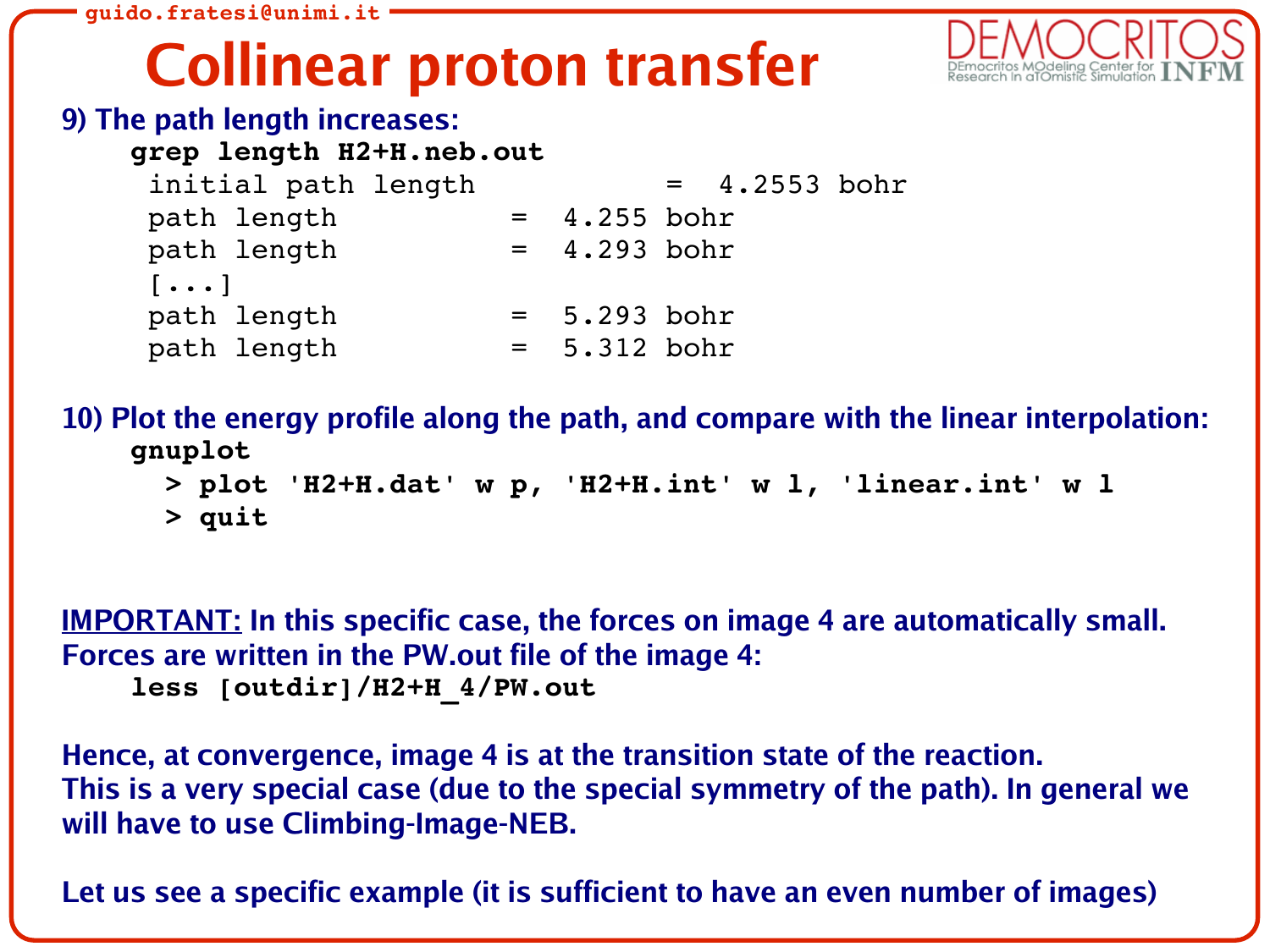# **Necessity of climbing-image**



symmetric\_HZ+H.dat' {<br>symmetric\_HZ+H.int' =

 $0.8$ 

 $0.6$ 

 $\times$ 

**1) Copy the input file:**

**cp H2+H.neb.in H2+H.neb8.in**

```
2) Increase the number of images to 8:
    num_of_images = 8
```
**3) Set nstep=50 and run the calculation: pw.x < H2+H.neb8.in > H2+H.neb8.out**

**4) At convergence, none of the images is now at the transition state:**

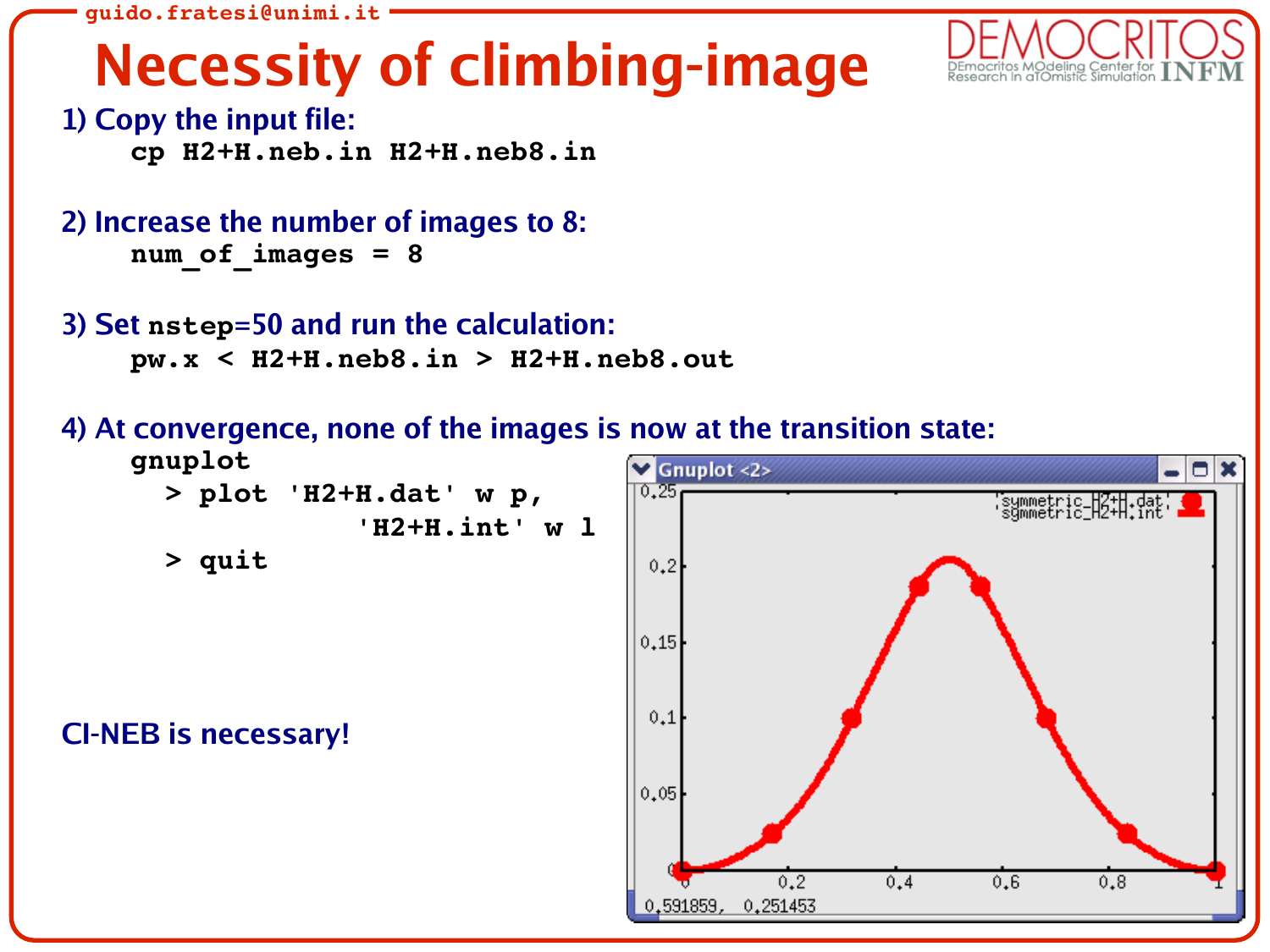# **Use of climbing-image**



**We now restart the calculation, by selecting that image 5 should "climb":**

#### **1) Copy the input file:**

**cp H2+H.neb8.in H2+H.neb8CI.in**

## **2) Select to restart, to use manual CI, to let image 5 climb (here with PWgui):**

| Edit View Run<br><b>Help</b><br><b>File</b>                                                                                                                       |                                                         |  |  |  |  |  |  |
|-------------------------------------------------------------------------------------------------------------------------------------------------------------------|---------------------------------------------------------|--|--|--|--|--|--|
| Plane-Wave Self-Constatent Field<br>◙ ౦ ⊍<br>66 The computer is a tool<br>for clear thinking<br>Freeman J. Dyson<br>In namelist "Control"<br>PW.X: H2+H.neb8Cl.in |                                                         |  |  |  |  |  |  |
| יושטווויואוור או או אויוט טער טווא א זע וואווווועטו                                                                                                               |                                                         |  |  |  |  |  |  |
| Restart mode (restart_mode):                                                                                                                                      | from previous interrupted run <restart><br/>H</restart> |  |  |  |  |  |  |
|                                                                                                                                                                   |                                                         |  |  |  |  |  |  |
|                                                                                                                                                                   |                                                         |  |  |  |  |  |  |
| In namelist "lons"                                                                                                                                                |                                                         |  |  |  |  |  |  |
|                                                                                                                                                                   | ⊽ਾ ਸਾ                                                   |  |  |  |  |  |  |
| Type of Climbing Image (CI) scheme (CI_scheme):<br>climbing images are manually selected <manual><br/>H</manual>                                                  |                                                         |  |  |  |  |  |  |
| - -<br>$ - -$                                                                                                                                                     |                                                         |  |  |  |  |  |  |
|                                                                                                                                                                   |                                                         |  |  |  |  |  |  |
|                                                                                                                                                                   |                                                         |  |  |  |  |  |  |
| In "Other cards"<br>Card: CLIMBING_IMAGES                                                                                                                         |                                                         |  |  |  |  |  |  |
|                                                                                                                                                                   |                                                         |  |  |  |  |  |  |
| List of climbing images, separated by a comma: $ 5 $<br>$H_1$                                                                                                     |                                                         |  |  |  |  |  |  |
|                                                                                                                                                                   |                                                         |  |  |  |  |  |  |
|                                                                                                                                                                   |                                                         |  |  |  |  |  |  |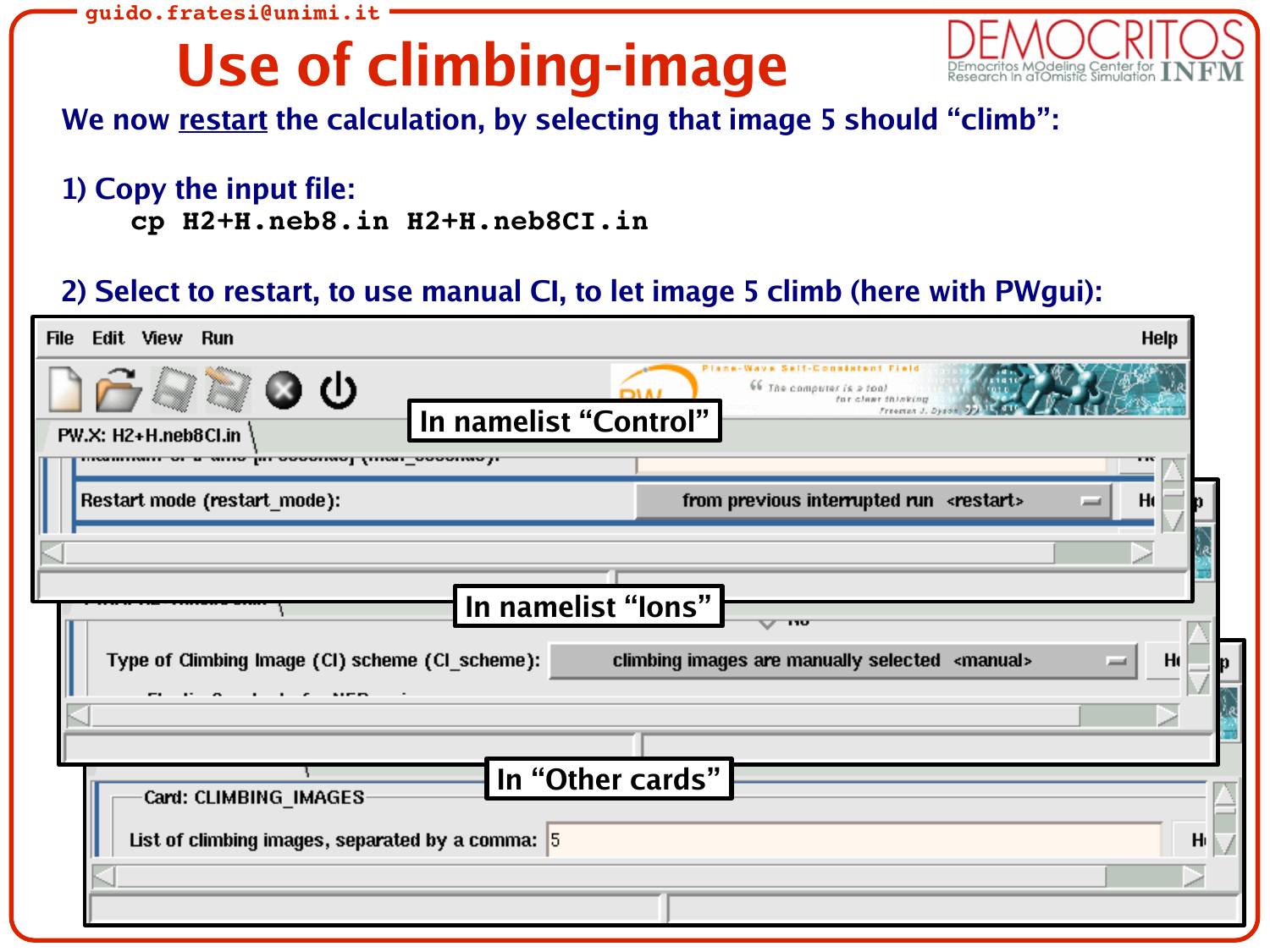

# **Use of climbing-image**



### **3) Rerun the calculation:**

**pw.x < H2+H.neb8CI.in > H2+H.neb8CI.out**

## **4) At convergence, image 5 is now at the transition state:**





**> plot 'H2+H.dat' w p, 'H2+H.int' w l**

**> quit**

**5) Remember to check forces at the transition state (here image 5, written in the PW.out file for image 5): less [outdir]/H2+H\_5/PW.out**